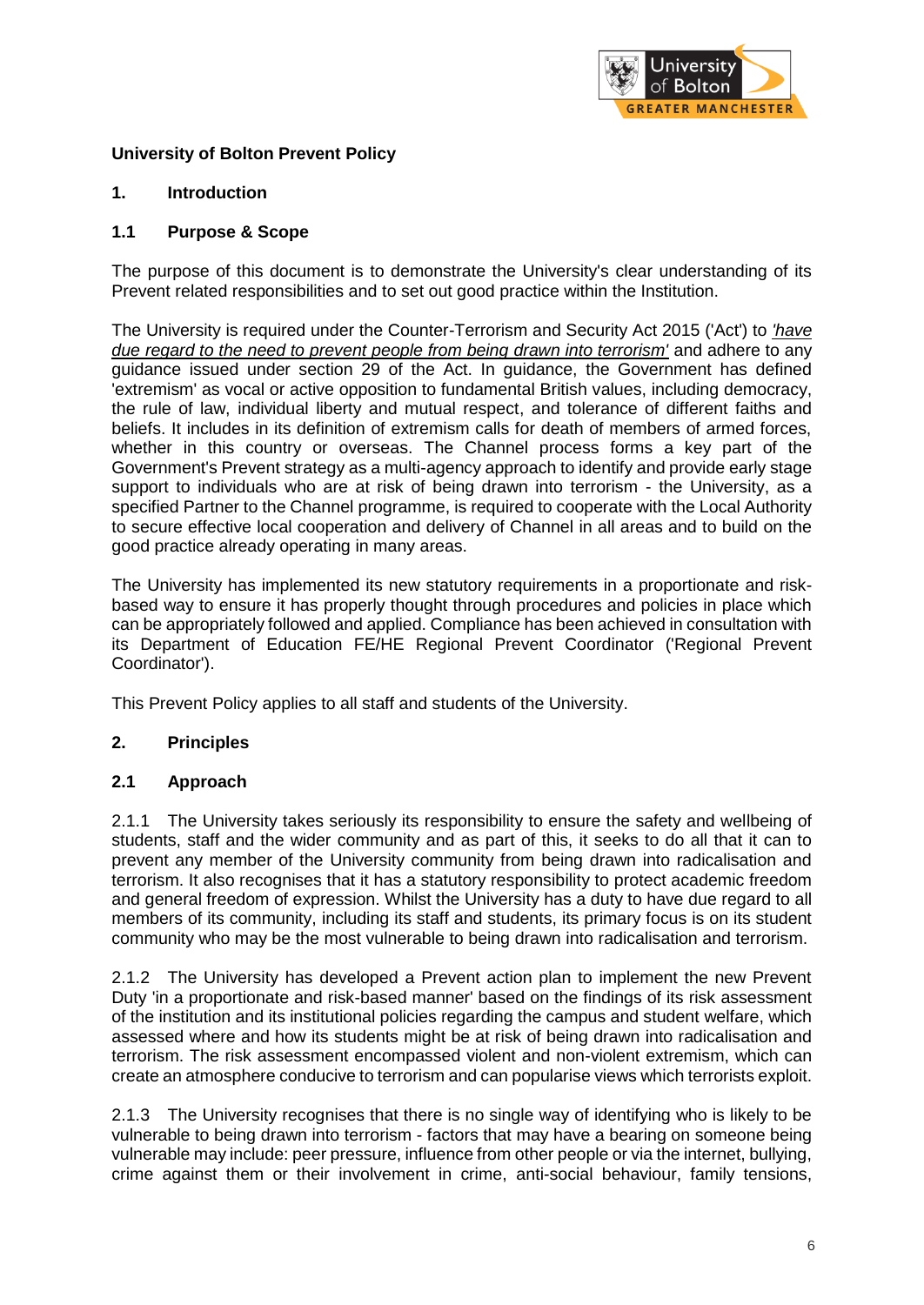

race/hate crime, lack of self-esteem or identity and personal or political grievance. The University acknowledges its good practice to date in these areas and has, where practicable to do so, incorporated its new Prevent Duty under the Act as part of its existing institutional policies and procedures to ensure an effective joined-up approach.

2.1.4 The University of Bolton has an established Safeguarding and Prevent Working Group who meet quarterly. The Safeguarding and Prevent Working Group are committed to its responsibility to safeguard and promote the welfare of University of Bolton staff, students and customers and to minimise risk and to work together with other agencies as appropriate to support staff/students/customers who are suffering from, or at risk of harm in order to keep them safe. Membership of this group includes:

- Registrar, (Designated Executive Safeguarding Lead and Prevent Lead)
- Assistant Vice-Chancellor (Transformation and Deputy Designated Executive Safeguarding Lead)
- Director of Student Services and Experience (Safeguarding Officer)
- Deputy Student Services Manager (Deputy Safeguarding Officer and Prevent Coordinator)
- Executive Director of Human Resources
- University Health & Safety Manager
- Students' Union General Manager
- Students' Union President
- Director of Facilities (Operational Prevent Lead)
- Assistant Registrar
- Head of Apprenticeships Development
- HR Business Partner
- Associate Dean Off-Campus Division
- Director (without portfolio)
- Group Director of Apprenticeships
- Assistant Vice Chancellor (Academic Operations)
- Student Services Team Leader (Senior Designated Safeguarding Champion)

#### **2.2. Leadership**

2.2.1 The University's approach is supported by the Governing Body, the Vice Chancellor and the Executive Board. This policy has been approved by the Governing Body and thereafter an annual assurance report is presented to the Governing Body.

2.2.2 The Registrar is identified as the Executive Prevent Lead responsible for ensuring that the University complies appropriately with the new Prevent Duty, in liaison with the Regional Prevent Coordinator and other key stakeholders within and beyond the University. The Director of Facilities is identified as the Operational Prevent Lead. The Deputy Student Services Manager who is also the Deputy Safeguarding Officer is identified as the Prevent Coordinator.

# **2.3 Risk Assessment and Action Plan**

The University's Prevent risk assessment and action plan will be monitored biannually and reported on annually to the Governing Body. Where any significant risk is identified the University will consider what action might mitigate the impact/ likelihood of that risk evolving and, where necessary, include it in its Prevent action plan.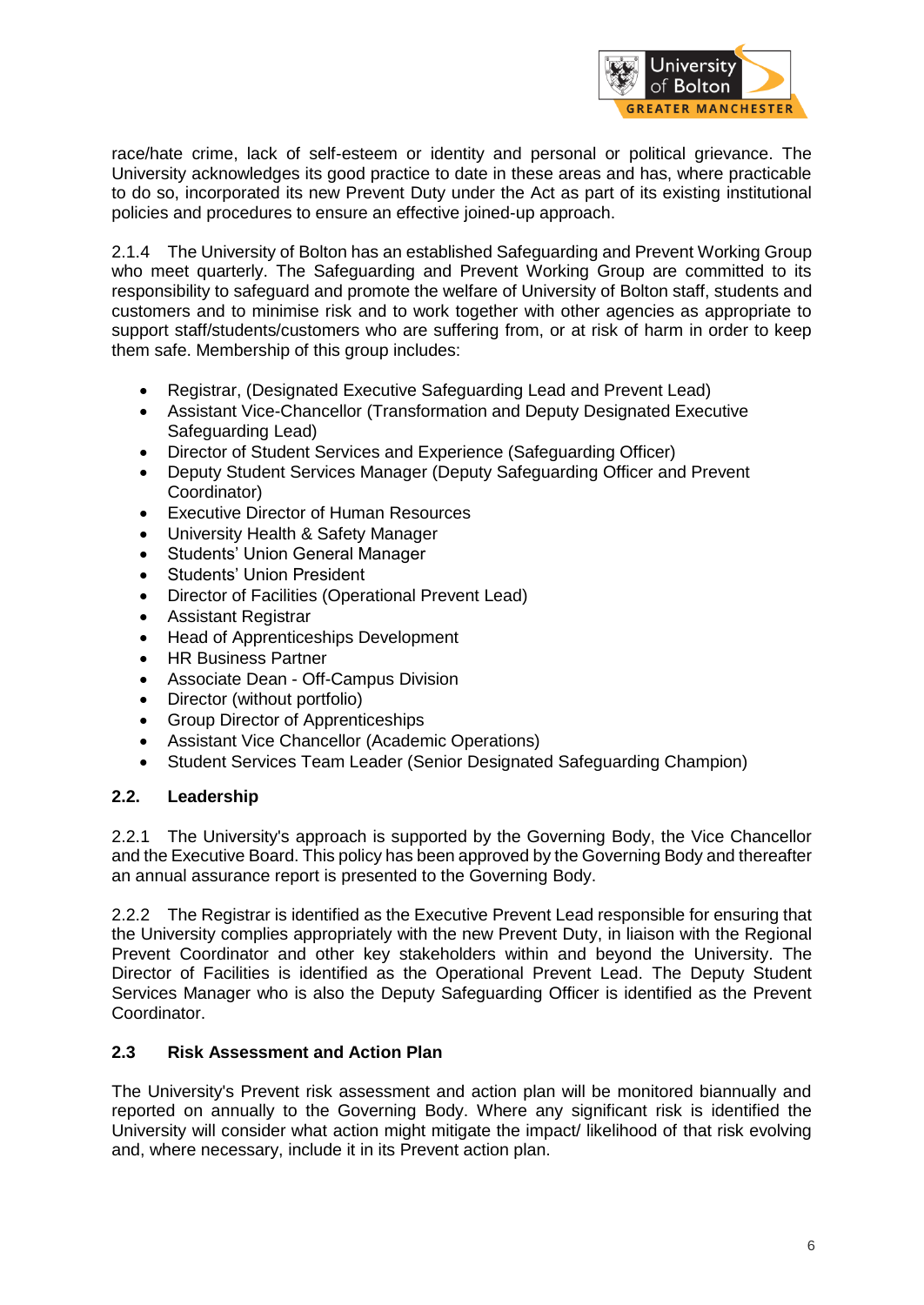

# **2.4 External Speakers**

2.4.1 The University's Code of Practice relating to Freedom of Speech and meetings on University Campus: https://www.bolton.ac.uk/governance/documents-and-reports/ reflects the new Prevent Duty; it sets out how the University will manage events on campus and use all its premises whilst ensuring that it meets the different legal requirements on it, not least the duties under the Human Rights Act (Article 10), the Education (No. 2) Act 1986 and the Education Reform Act 1988 to secure freedom of speech and academic freedom within the law. The University also has an equivalent Code of Practice relating to Freedom of Speech and all planned, affiliated, funded or branded events taking place off campus.

2.4.2 The University recognises that to encourage terrorism and/or invite support from a proscribed terrorist organisation are both criminal offences and shall not provide a platform for these offences to be committed. The University will not host a particular speaker where the views being expressed, or likely to be expressed, constitute extremist views that risk drawing people into terrorism or are shared by terrorist groups. In such a circumstance, the event will not proceed except where the University is entirely convinced that such risk can be fully mitigated without cancellation of the event. Where the University is in any doubt that the risk cannot be fully mitigated it will exercise caution and not allow the event to proceed.

2.4.3 The University acknowledges that at law gender segregation is not permitted in academic meetings or at events, lectures or meetings provided for students, or at events attended by members of the public or employees of the University or the Students' Union, save gender segregation is permissible during collective religious worship because it is not subject to equality law - in light of this, the University will permit voluntary gender segregation for collective religious worship purposes only. An external speaker is therefore not permitted to insist on gender segregation as a condition of participation in University events as gender segregation would be unlawful in those circumstances.

2.4.4 In conjunction with the University's Code of Practice, the Students' Union has its own complementary procedure in place in relation to events organised by its societies where external speakers will be participating.

#### **2.5 Staff Training**

The University recognises the importance of ensuring appropriate Prevent awareness staff training is provided to assure a consistent cross institutional understanding of:

- the new Prevent Duty that may help staff recognise those students who are vulnerable of being drawn into terrorism and potential signs of radicalisation; and
- what action to take in response, when to make referrals to the Channel programme and where to get additional advice and support.

The University is committed to providing appropriate Prevent awareness training at all levels in liaison with its Regional Prevent Coordinator and its training arrangements shall be reviewed annually.

#### **2.6. Welfare and Pastoral Care/Chaplaincy Support**

2.6.1 Pastoral care is available to the University's students in a variety of ways with specialist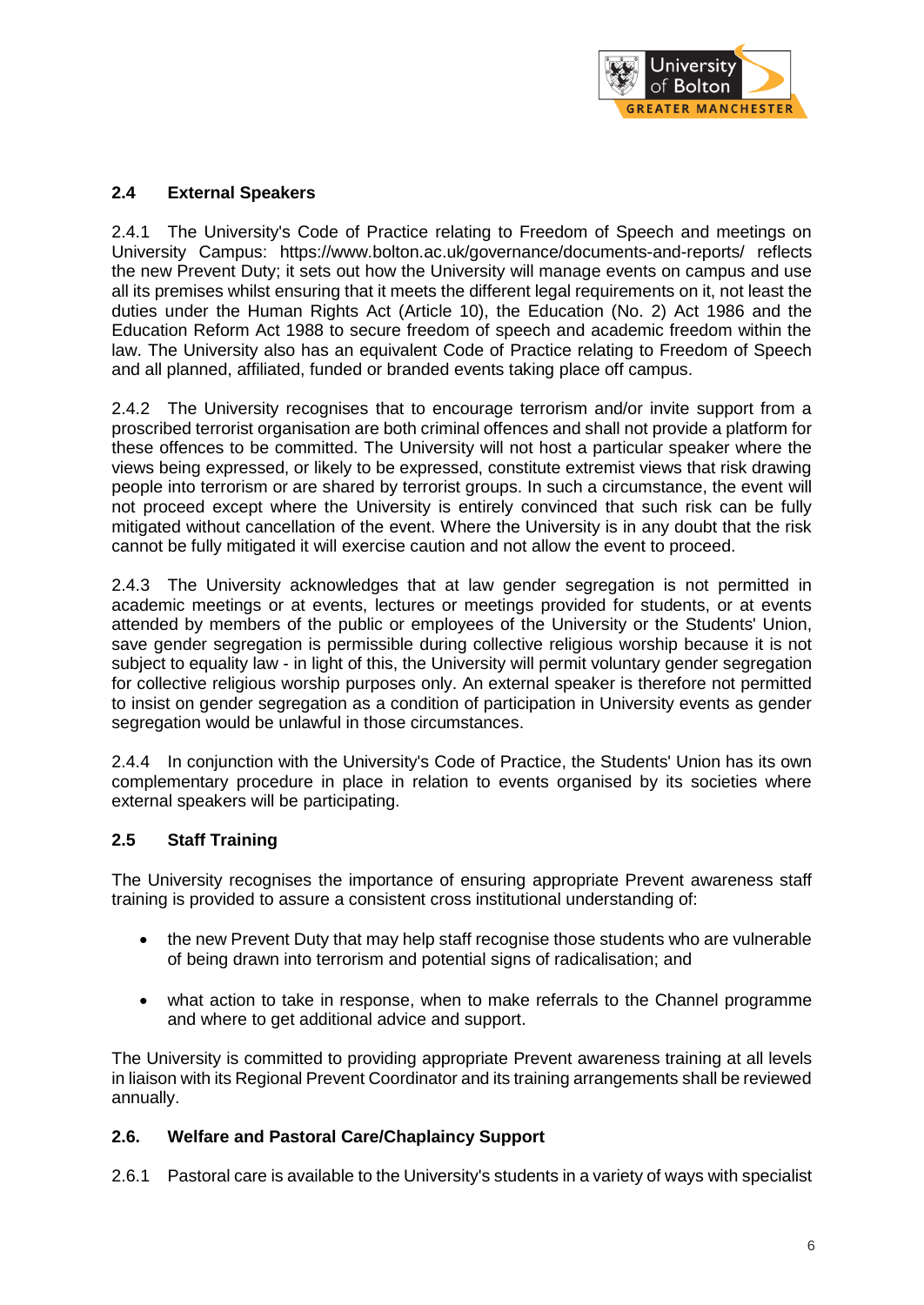

support being available through Student Services. All students have a personal tutor and have access to University members of staff that provide pastoral support. The Students' Union provides welfare support to all students.

2.6.2 The University will ensure that, for all students, provision is made for those of any faith (or those without faith) to access appropriate facilities for pastoral care and for religious purposes. There are clear and widely available policies for the management and use of the prayer rooms and other faith-related facilities (which are overseen by the Coordinating Chaplain of the Multi-Faith Chaplaincy based within the University) and any issues arising from their use.

# **2.7 IT Policies**

2.7.1 The University considers it unacceptable for its IT networks to be used in any way that supports, promotes or facilitates radicalisation and terrorism; it has specifically referenced its new statutory Prevent Duty in its relevant IT policies and will keep under regular review the possible use of filters as a means of restricting access to harmful content as part of its risk assessment process.

2.7.2 To enable the University to identify and address issues where online materials are accessed for non-research purposes, it has clear policies and procedures for students and staff working on sensitive and extremism-related research.

#### **2.8 Students' Union**

The Students' Union, in collaboration with the University, is required to ensure that it provides excellent support to our students and co-operates with the Institution's policies. Through regular contact with the Students' Union the University will ensure that students are consulted on an on-going basis on how it complies with its obligations under the new Prevent Duty and that Students' Union staff have had Prevent awareness training. The Students Union President and General Manager are both members of the University of Bolton Safeguarding and Prevent Working Group.

#### **2.9 Information Sharing**

The University endorses the active engagement of its senior management with other Partners, including the Police and its Regional Prevent Coordinator, and will maintain a single point of contact for operational delivery of Prevent related activity. The University acknowledges the importance of the Channel programme and the opportunities for informal and formal sharing of information with relevant authorities. Information sharing will only take place with external authorities when this is consistent with the provisions of the Data Protection Act.

#### **2.10 Communications**

The University will not permit material supporting terrorism to be displayed within University premises and will remove any such material if it is found. Likewise, it will seek to ensure that the University's printed and electronic communications (including its website) do not contain or support terrorist material or material likely to encourage terrorism and will investigate immediately if any such instances are raised.

#### **3. Roles and Responsibilities**

All members of staff should be aware of the University's responsibilities under the Prevent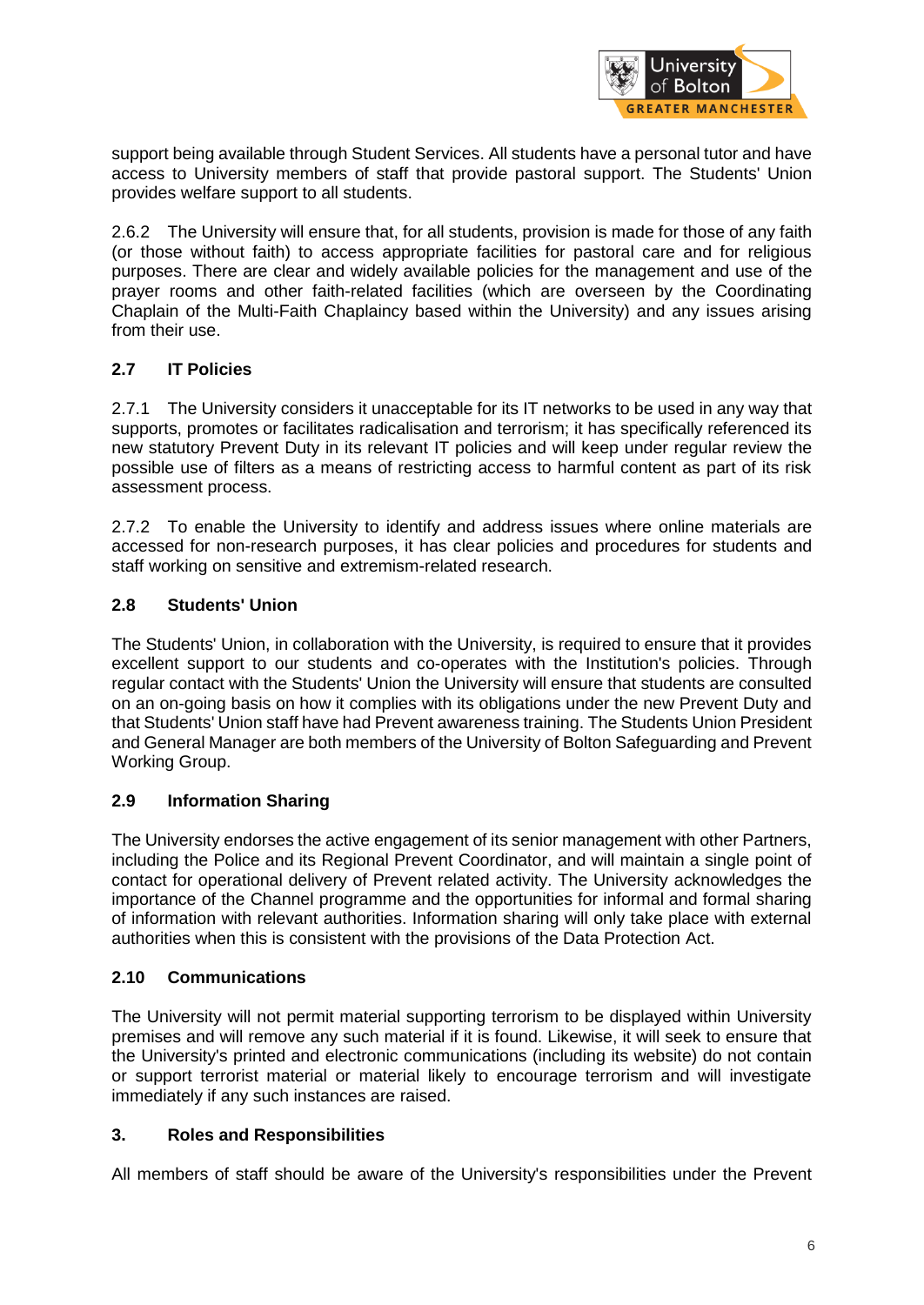

Duty and of the measures set out above to comply with it. Members of the University community who are concerned about a student who might be at risk of being drawn into radicalisation and terrorism should report this to one of the following:

- their line manager;
- Director of Student Services and Experience who is also the University Safeguarding Officer;
- Deputy Student Services Manager who is also the Prevent Coordinator and Deputy Safeguarding Officer.

#### **4. Related Policies and Procedures**

The following policies and procedures are related to the Prevent Policy which include, without limitation, the following:

- Code of Practice relating to Freedom of Speech and meetings on University Campus
- Code of Practice relating to Freedom of Speech and all Planned, Affiliated, Funded or Branded Events taking place Off Campus
- Internet Security Policy
- Acceptable Use Policy for Students
- Acceptable Use Policy for Staff
- Research Ethics Framework Policy
- Data Protection Policy
- Processing Your Personal Data
- Student Social Media Guidance
- Chaplaincy Policies, Guidance and Procedures
- Health and Safety Policy
- Dignity at Study Policy (The University Policy on Harassment, Bullying, Discrimination and Victimisation)

#### **5. Equality Impact Assessment**

The University of Bolton is committed to the promotion of equality, diversity and a supportive environment for all members of our community. Our commitment to equality and diversity means that this Policy has been screened in relation to the use of plain English, the promotion of the positive duty in relation to the protected characteristics of race, sex, disability, age, sexual orientation, religion or belief, gender reassignment, marriage and civil partnership, pregnancy and maternity.